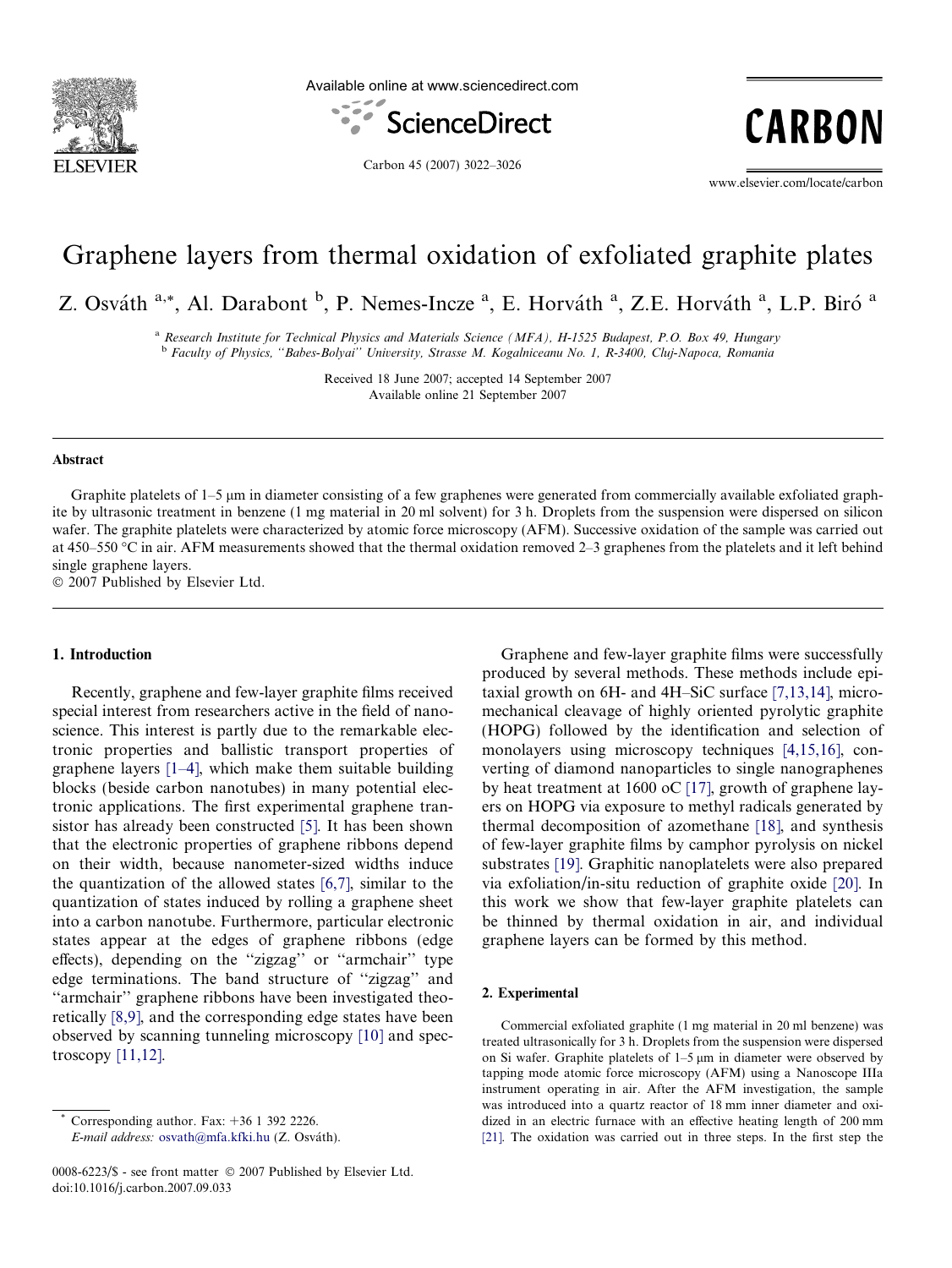sample was oxidized at 450  $^{\circ}$ C for 10 min (step I). In the second and the third steps the sample was heated at  $550\,^{\circ}\text{C}$  for 10 min (step II) and 20 min (step III), respectively. AFM measurements were performed after each oxidation step and the effect of oxidation was observed on the same graphite platelet. This was achieved by placing markers on the Si substrate near the graphite platelet with focused ion beam (FIB) technique performed in a LEO 1540XB instrument. The markers guided us to find the graphite platelet by AFM after each oxidation step.

## 3. Results and discussion

The effect of oxidation was observed on several graphite platelets. Fig. 1 denotes the platelet on which the effect was investigated in more detail. The AFM image in Fig. 1a shows the graphite platelet before oxidation. It can be observed that the platelet folds in several places and a lot of nanoparticles stick to its surface. Most probably these particles are amorphous carbon or solvent residue attached to defect sites. We observed that after oxidation step I  $(450 \degree C$  for 10 min) the majority of the nanoparticles evaporated from the surface (see Fig. 1b). The surface roughness (RMS) of the platelet (measured in the center) decreased from 1.4 nm (before oxidation) to 0.25 nm after the oxidation step I, while the roughness of the Si substrate did not change (0.1 nm). Furthermore, the measurements show that the graphite platelet flattened and could fit better to the substrate. This shows that the residue material evaporated not only from the surface, but also from the space between the platelet and the Si substrate (the interface was cleaned).

Due to this flattening the height of the platelet could be measured more accurately. The height of this platelet measured at its central part is 2.7 nm, which most probably corresponds to 8 graphene layers separated by the 0.34 nm Van der Waals distance. We can observe in Fig. 1b that it is not just one platelet that we are measuring, but there are at least three smaller graphite platelets which fold several times and intersect each other. This could be better observed after the first oxidation step (heat treatment), when the platelets were smoothed out.

To study in more detail the effect of oxidation, we selected an area near the right-hand side edge of the platelet, denoted by small boxes in Fig. 1. This portion of the graphite platelet is shown in [Fig. 2](#page-2-0) before oxidation ([Fig. 2](#page-2-0)a), and after the oxidation steps I [\(Fig. 2b](#page-2-0)), II ([Fig. 2c](#page-2-0)), and III ([Fig. 2](#page-2-0)d). One can observe that the height of this part of the platelet which was 2.9 nm before oxidation ([Fig. 2](#page-2-0)a) decreased to 0.7–1.1 nm after the oxidation step I [\(Fig. 2](#page-2-0)b). As we mentioned earlier, this decrease is not due to removal of graphene layers but to the removal of residue material, and this induces the flattening of the graphite platelet. The label marks  $11'$  in [Fig. 2](#page-2-0)b show a height of 0.7 nm, which corresponds to the thickness of two graphene layers. However, we can easily notice that the platelet thickness is not uniform. The marks labeled  $22'$  show thicker parts with 0.37 nm additional height, which is due to the presence of another incomplete graphene layer. One can observe several pits on the surface in [Fig. 2](#page-2-0)b, at the regions where this top graphene layer is missing. One can say that the original platelet had a thickness of 3 graphene layers ( $\sim$ 1.1 nm in height), and monolayer deep pits started to appear in the top layer due to the oxidation step I. Graphite is a relatively inert material, but it was shown that it oxidizes at temperatures  $>400$  °C in oxygen [\[22,23\]](#page-4-0), and the oxidation occurs predominantly at the edges and defect sites [\[24–26\].](#page-4-0) Similar oxidation pits were observed by scanning tunneling microscopy on oxidized highly oriented pyrolitic graphite (HOPG) surfaces [\[27–29\].](#page-4-0)

[Fig. 2c](#page-2-0) shows the graphite platelet after oxidation step II  $(550 \degree C)$  for 10 min). One can observe that in this case the



Fig. 1. AFM images of a few-layer graphite platelet: (a) before oxidation and (b) after the first oxidation step (450 °C in air for 10 min). The small boxes indicate the part of the platelet which is detailed in [Fig. 2.](#page-2-0)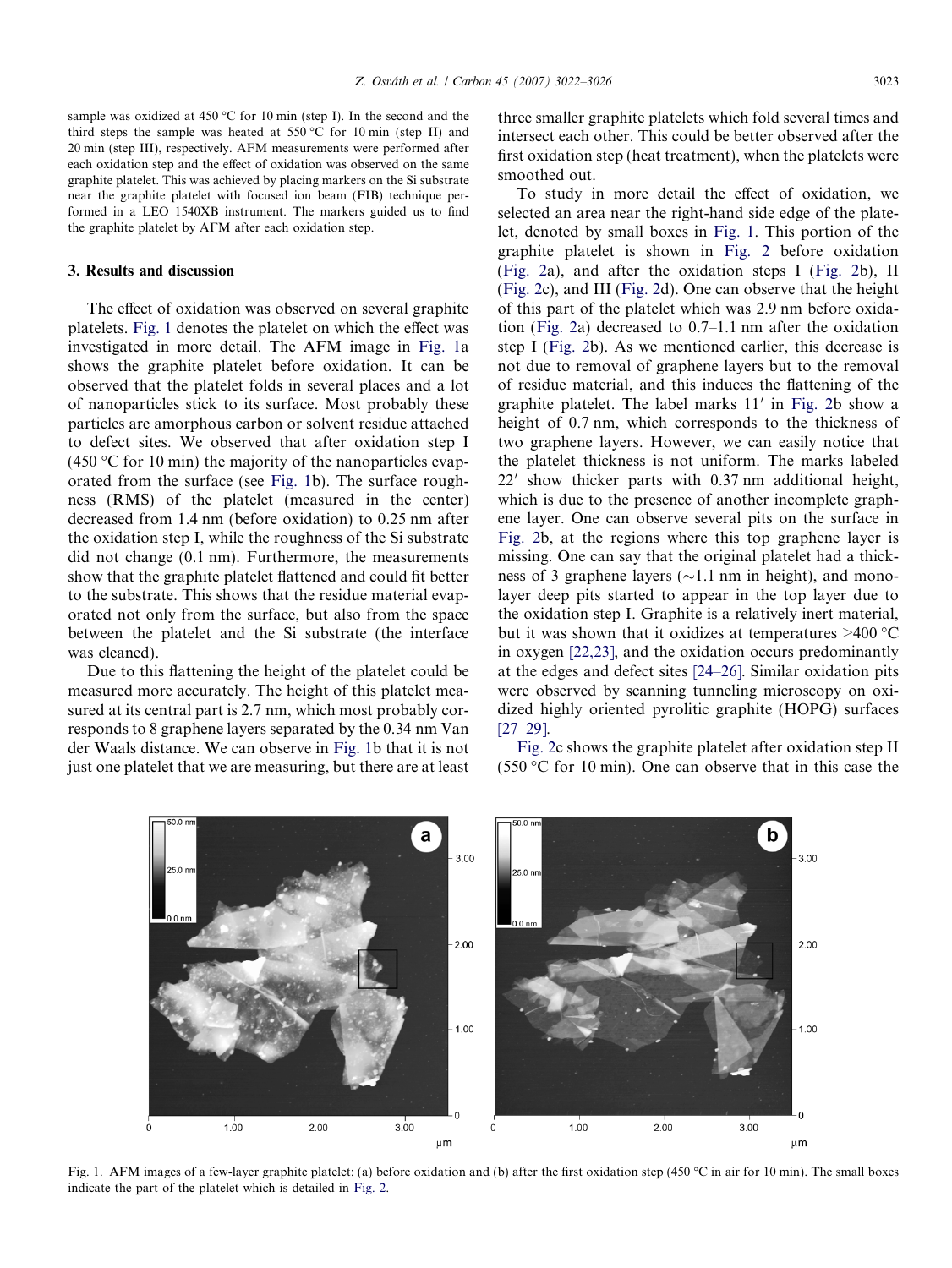<span id="page-2-0"></span>

Fig. 2. AFM images of the same area of the few-layer graphite platelet showing the effect of oxidation: (a) before oxidation; (b) after oxidation step I (450 °C for 10 min); (c) after oxidation step II (550 °C for 10 min); and (d) after oxidation step III (550 °C for 20 min).

platelet edges have also been oxidized and the shape of the analyzed area has changed. The label marks  $11'$  show a height of 0.39 nm, which means that the thickness of this part has been decreased to one graphene layer. Similarly to Fig. 2b, the platelet thickness is not uniform, the label marks 22' show two-layer thick islands. The effect of the

third oxidation step (550 °C for 20 min) is illustrated in Fig. 2d. Notice that the thickness of the platelet became uniform, the islands of the second layer were removed completely and eventually we obtained a single graphene layer (label marks 11'). The oxidation decreased also the horizontal diameters of the platelet. As a consequence, the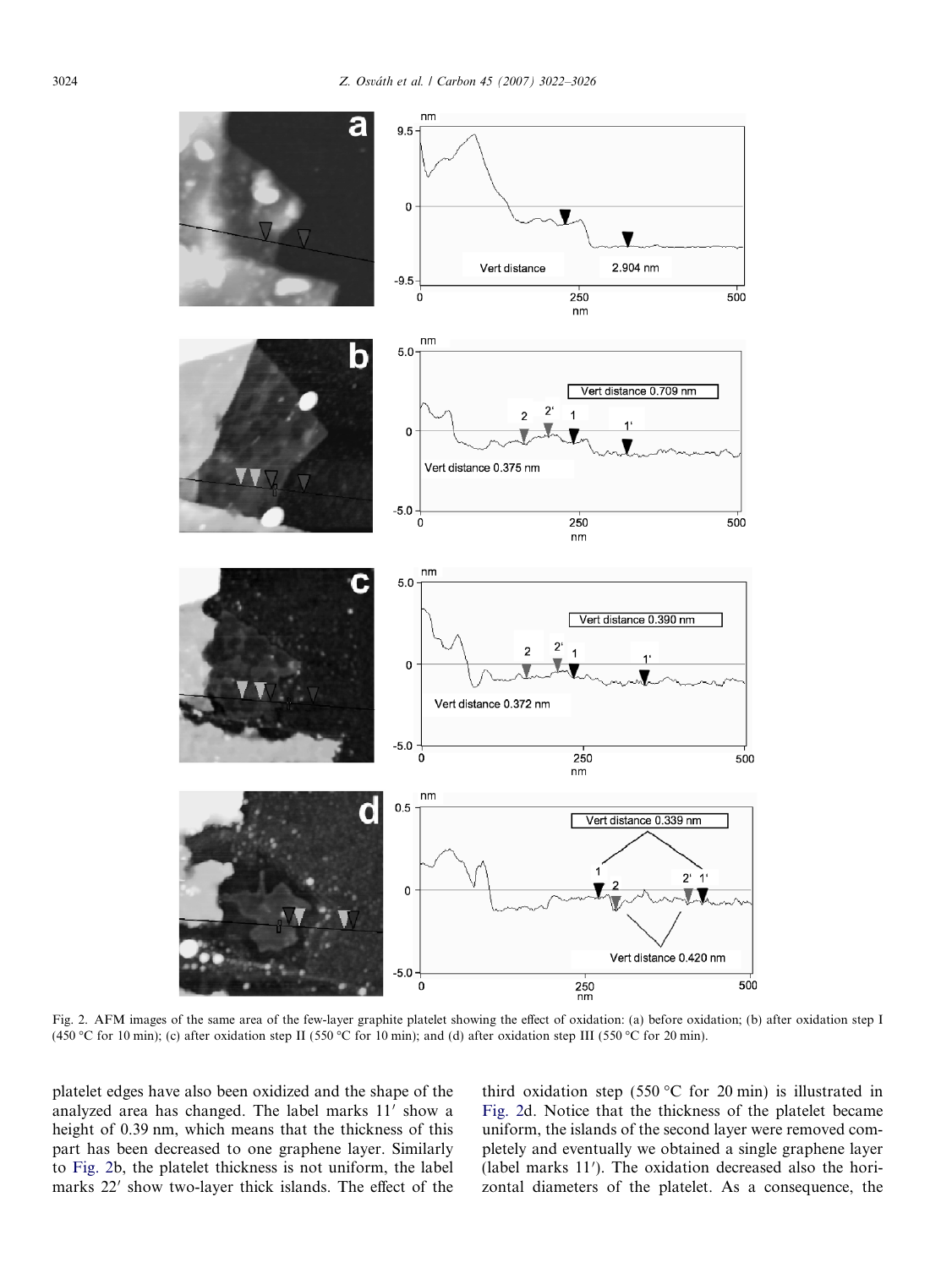<span id="page-3-0"></span>

Fig. 3. AFM image of a 105 nm long and 51 nm wide graphene ribbon (center of figure), which was created during the forth oxidation step  $(550 °C)$  for 30 min).

analyzed part detached from the body platelet and it can be considered a standalone graphene layer [\(Fig. 2](#page-2-0)d). One can observe that the substrate surface (the native  $SiO<sub>2</sub>$  layer) has also been etched, and approx. 0.4 nm deep trenches have formed along the circumference of the graphene platelet (label marks 22'). This effect was also demonstrated in a recent work, where the formation of  $SiO<sub>2</sub>$  nanotrenches was guided by carbon nanotubes dispersed on the surface [\[30\].](#page-4-0)

The shape of the obtained graphene platelet is quite irregular [\(Fig. 2d](#page-2-0)), which is somewhat expectable because the oxidation is not uniform, even in the case of very small areas [\[27\].](#page-4-0) However, the oxidation pits observed earlier on HOPG surfaces can be very regular [\[29\]](#page-4-0). For example, hexagonal pits with armchair edges can easily form, because armchair edges are less reactive [\[28\].](#page-4-0) Considering this, we decided to perform a forth oxidation step. We wanted to observe whether the graphene platelet shown in [Fig. 2](#page-2-0)d was going to develop a more regular shape or not, as its diameter further decreases due to oxidation. This forth oxidation step was done at 550 °C for 30 min. The AFM image of the graphene platelet after this oxidation step is presented in Fig. 3. One can observe that only a 105 nm long and 51 nm wide graphene ribbon has been left from the platelet (see center of Fig. 3).

Although it does not have a specific regular shape, it is worthy to note that the left side edge of the platelet follows a straight line and it is probably an armchair edge (which is more resistant to oxidation [\[28\]\)](#page-4-0). Further oxidation steps would probably remove the graphene ribbon completely. The above results show that thermal oxidation does not produce graphene ribbons with very regular shapes, although the method can be used to reduce the dimensions of graphene platelets. Accordingly, the reduced dimensions can change the electronic properties of the platelets due to electronic confinement [6,7].

#### 4. Conclusions

Graphite platelets consisting of a few graphenes were characterized by AFM. Successive oxidation of the platelets was carried out at  $450-550$  °C in air. AFM measurements were performed after each oxidation step and the effect of oxidation was observed. The measurements showed that the thermal oxidation removed 2–3 graphenes from the platelets and created individual graphene layers. We showed that this oxidation procedure could be applied to decrease the thickness of graphite platelets.

# Acknowledgements

This work has been done in the framework of the GDR-I No. 2756 (GDR on Science and Applications of Nanotubes – NANO-E). The authors acknowledge the financial support from OTKA K49182, OTKA-NKTH K67793, and NKTH ''MOFENACS''.

# References

- [1] Frank S, Poncharal P, Wang Z, de Heer WA. Carbon nanotube quantum resistors. Science 1998;280:1744–6.
- [2] Liang W, Bockrath M, Bozovic D, Hafner J, Tinkham M, Park H. Fabry-Perot interference in a nanotube electron waveguide. Nature 2001;411:665–9.
- [3] Poncharal P, Berger C, Yi Y, Wang Z, de Heer W. Room temperature ballistic conduction in carbon nanotubes. J Phys Chem B 2002;106:12104–18.
- [4] Novoselov KS, Geim AK, Morozov SV, Jiang D, Zhang Y, Dubonos SV, et al. Electric field effect in atomically thin carbon films. Science 2004;306:666–9.
- [5] Lemme MC, Echtermeyer TJ, Baus M, Kurz H. A graphene fieldeffect device. IEEE Electro Dev Lett 2007;28:282–4.
- [6] Barone V, Hod O, Scuseria GE. Electronic structure and stability of semiconducting graphene nanoribbons. Nano Lett 2006;6:2748–54.
- [7] Berger C, Song Z, Li X, Wu X, Brown N, Naud C, et al. Electronic confinement and coherence in patterned epitaxial graphene. Science 2006;312:1191–6.
- [8] Nakada K, Fujita M, Dresselhaus G, Dresselhaus MS. Edge state in graphene ribbons: nanometer size effect and edge shape dependence. Phys Rev B 1996;54:17954–61.
- [9] Wakabayashi K. Electronic transport properties of nanographite ribbon junctions. Phys Rev B 2001;64:125428(15).
- [10] Giunta PL, Kelty SP. Direct observation of graphite layer edge states by scanning tunneling microscopy. J Chem Phys 2001;114:1807–12.
- [11] Niimi Y, Matsui T, Kambara H, Tagami K, Tsukada M, Fukuyama H. Scanning tunneling microscopy and spectroscopy studies of graphite edges. Appl Surf Sci 2005;241:43–8.
- [12] Niimi Y, Matsui T, Kambara H, Tagami K, Tsukada M, Fukuyama H. Scanning tunneling microscopy and spectroscopy of the electronic local density of states of graphite surfaces near monoatomic step edges. Phys Rev B 2006;73:085421(8).
- [13] Berger C, Song Z, Li T, Li X, Ogbazghi AY, Feng R, et al. Ultrathin epitaxial graphite: 2D electron gas properties and a route toward graphene-based nanoelectronics. J Phys Chem B 2004;108:19912–6.